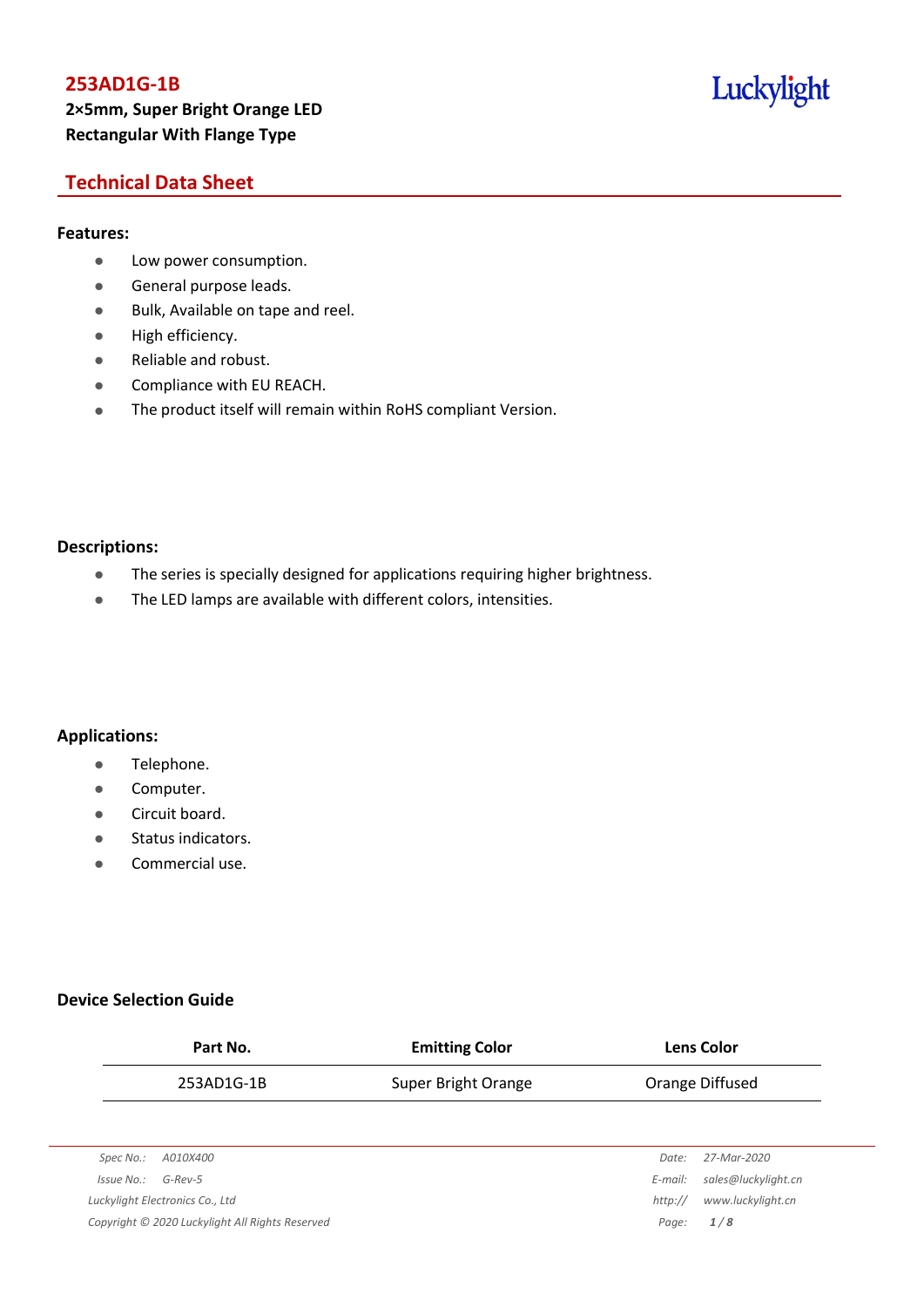**2×5mm, Super Bright Orange LED Rectangular With Flange Type**

## **Technical Data Sheet**

**Package Dimension:**



**P olarity** 0.5 [0.020] 2 [0.079] 2.6 [0.102]

#### *Notes:*

*1. All dimensions are in millimeters (inches).*

*2. Tolerance is ± 0.25 mm (.010″) unless otherwise noted.*

*3. Protruded resin under flange is 1.00mm (.039″) max.*

| Spec No.: A010X400 | Date: 27-Mar-2020 |
|--------------------|-------------------|
|                    |                   |

*Issue No.: G-Rev-5 E-mail: B-mail: B-mail: B-mail: B-mail: E-mail: B-mail: B-mail: B-mail: B-mail: B-mail: B-mail: B-mail: B-mail: B-mail: B-mail: B-mail: B-mail: B-mail: B-mail:* 

*Luckylight Electronics Co., Ltd* 

*Copyright © 2020 Luckylight All Rights Reserved Page: 2 / 8*

|       | Date: 27-Mar-2020           |
|-------|-----------------------------|
|       | E-mail: sales@luckylight.cn |
|       | http:// www.luckylight.cn   |
| Page: | 2/8                         |

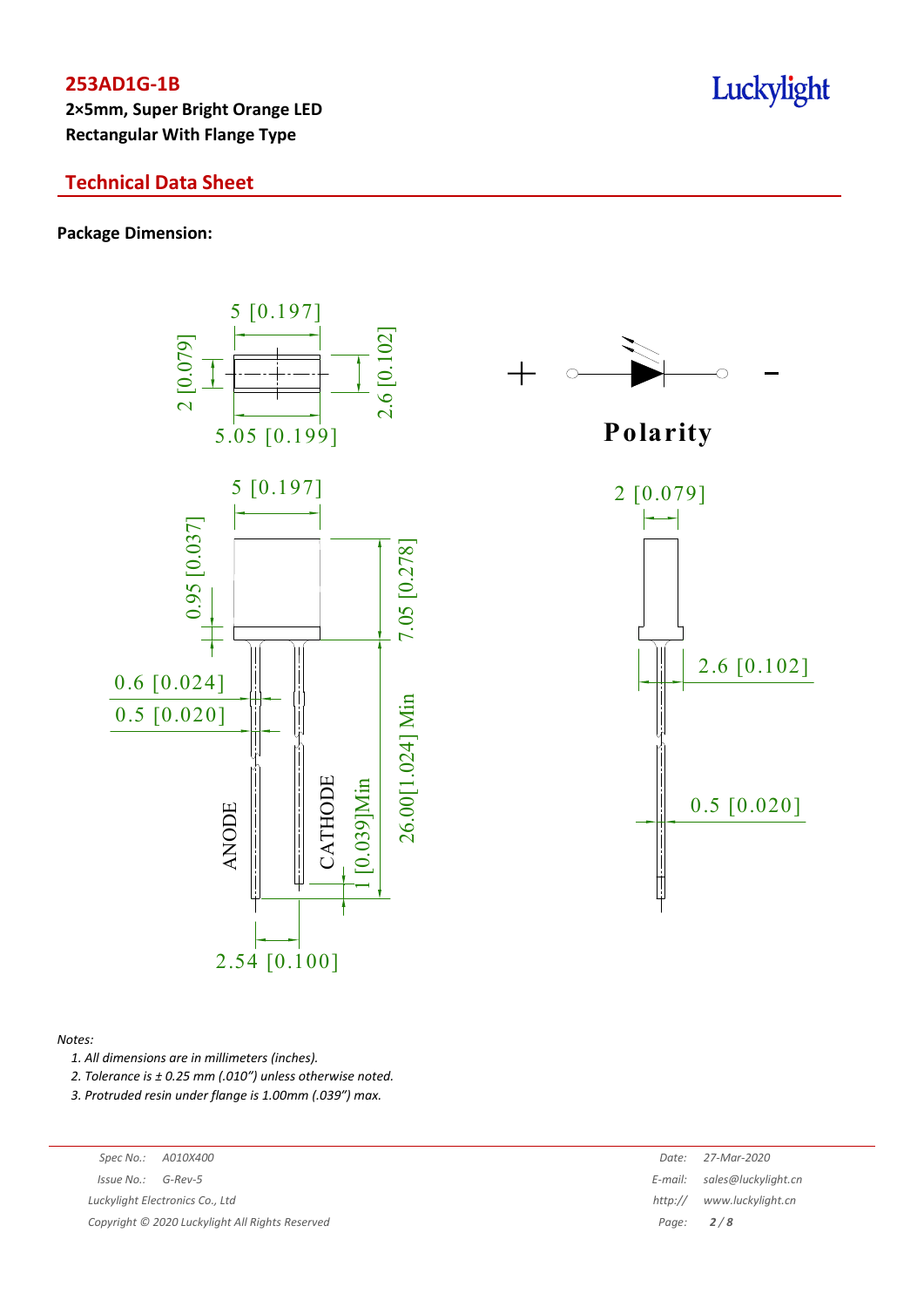## **Technical Data Sheet**

## **Absolute Maximum Ratings at Ta=25**℃

| Symbol                      | Max.                                 | Unit |
|-----------------------------|--------------------------------------|------|
| $P_{d}$                     | 60                                   | mW   |
| IFP                         | 100                                  | mA   |
| ΙF                          | 25                                   | mA   |
| $V_{R}$                     | 5                                    | v    |
| $T_{\mathrm{opr}}$          | -40 $\degree$ to +80 $\degree$       |      |
| ${\mathsf T}_{\text{stg}}$  | -40 $^{\circ}$ C to +85 $^{\circ}$ C |      |
| $\mathsf{T}_{\mathsf{sld}}$ | 260℃ for 5 Seconds                   |      |
|                             |                                      |      |

*Notes:*

*a. Derate linearly as shown in derating curve.*

*b. Duty Factor = 10%, Frequency = 1 kHz.*

### **Electrical Optical Characteristics at Ta=25**℃

| <b>Parameters</b>                  | Symbol          | Min. | Typ. | Max. | Unit | <b>Test Condition</b> |
|------------------------------------|-----------------|------|------|------|------|-----------------------|
| Luminous Intensity (a)             | ١v              | 30   | 70   | ---  | mcd  | $IF = 20mA$           |
| Viewing Angle <sup>(b)</sup>       | $2\theta_{1/2}$ | ---  | 130  |      | deg. | $IF = 20mA$           |
| Peak Emission Wavelength           | λp              | ---  | 610  |      | nm   | $IF = 20mA$           |
| Dominant Wavelength <sup>(c)</sup> | λd              |      | 605  | ---  | nm   | $IF = 20mA$           |
| Spectral Line Half-Width           | $\wedge\lambda$ | ---  | 20   | ---  | nm   | $IF = 20mA$           |
| <b>Forward Voltage</b>             | VF              | 1.6  | 2.0  | 2.4  | ٧    | $IF = 20mA$           |
| <b>Reverse Current</b>             | IR              |      |      | 10   | μA   | $VR=5V$               |

*Notes:*

a. Luminous intensity is measured with a light sensor and filter combination that approximates the CIE eye-response curve. The Iv guarantee *must be included with ±15% testing tolerance.*

*b. 2θ1/2 is the o-axis angle where the luminous intensity is 1⁄2 the peak intensity.*

c. The dominant wavelength ( $\lambda$ d) is derived from the CIE chromaticity diagram and represents the single wavelength which defines the color *of the device.*

|                                                 |         | Date: 27-Mar-2020           |
|-------------------------------------------------|---------|-----------------------------|
| Issue No.:<br>G-Rev-5                           |         | E-mail: sales@luckylight.cn |
| Luckylight Electronics Co., Ltd                 | http:// | www.luckylight.cn           |
| Copyright © 2020 Luckylight All Rights Reserved |         | Page: $3/8$                 |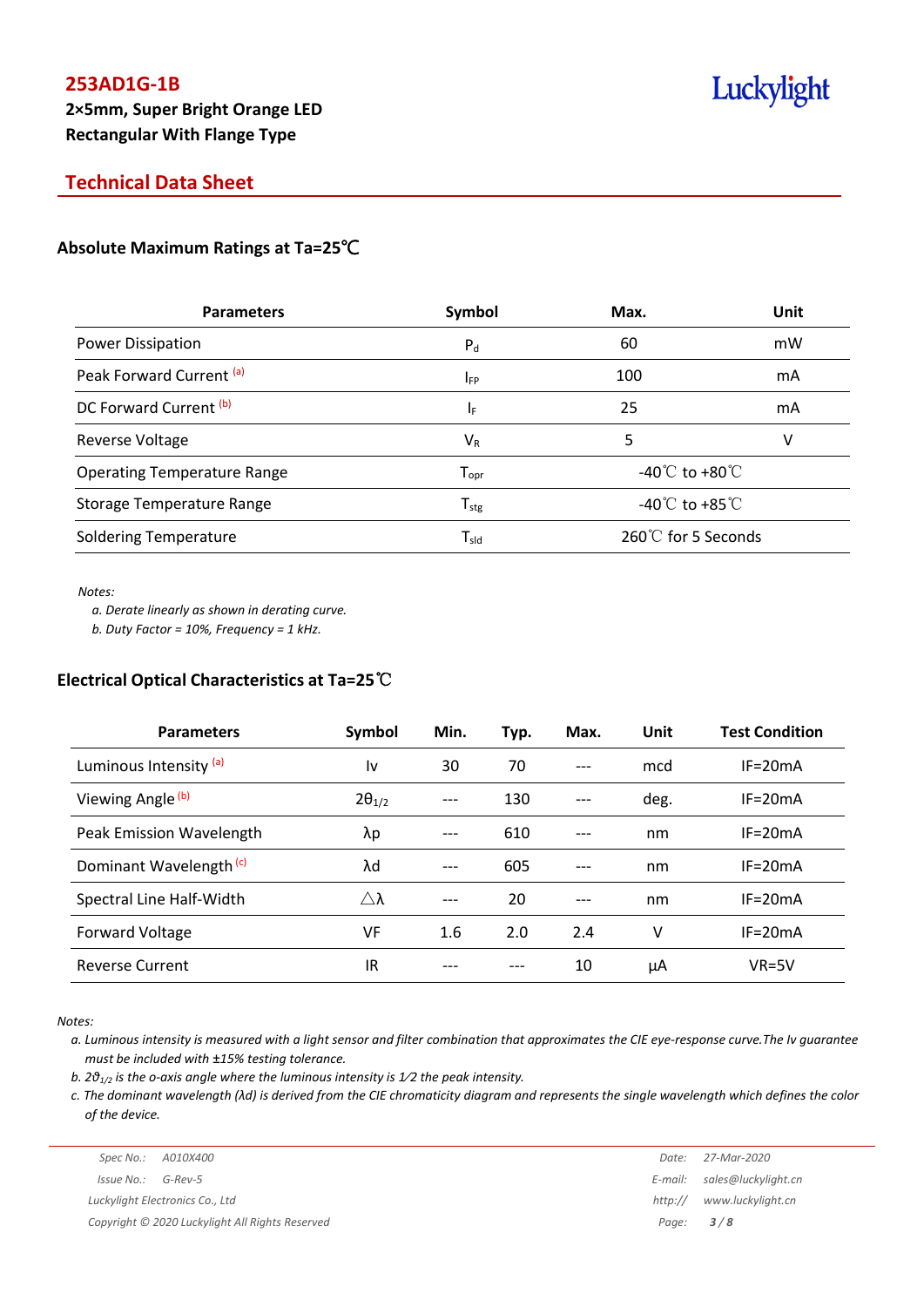# Luckylight

## **Technical Data Sheet**

# **Typical Electrical / Optical Characteristics Curves (25**℃ **Ambient Temperature Unless Otherwise Noted)**



Forward Current & Forward Voltage Ta=25℃ 50 Forward Current IF (mA) Forward Current IF (mA) 40 30 20 10 0  $1.6$   $1.8$   $2.0$   $2.2$ 2.4 2.6 Forward Voltage VF (V) Luminous Intensity & Forward Current





*Spec No.: A010X400 Date: 27-Mar-2020 Issue No.: G-Rev-5 E-mail: sales@luckylight.cn Luckylight Electronics Co., Ltd http:/// <i>http:/// www.luckylight Electronics Co., Ltd html Copyright © 2020 Luckylight All Rights Reserved Page: 4 / 8*

| Date:  | 27-Mar-2020         |
|--------|---------------------|
| -mail: | sales@luckylight.cn |
| ttp:// | www.luckylight.cn   |
| Page:  | 4/8                 |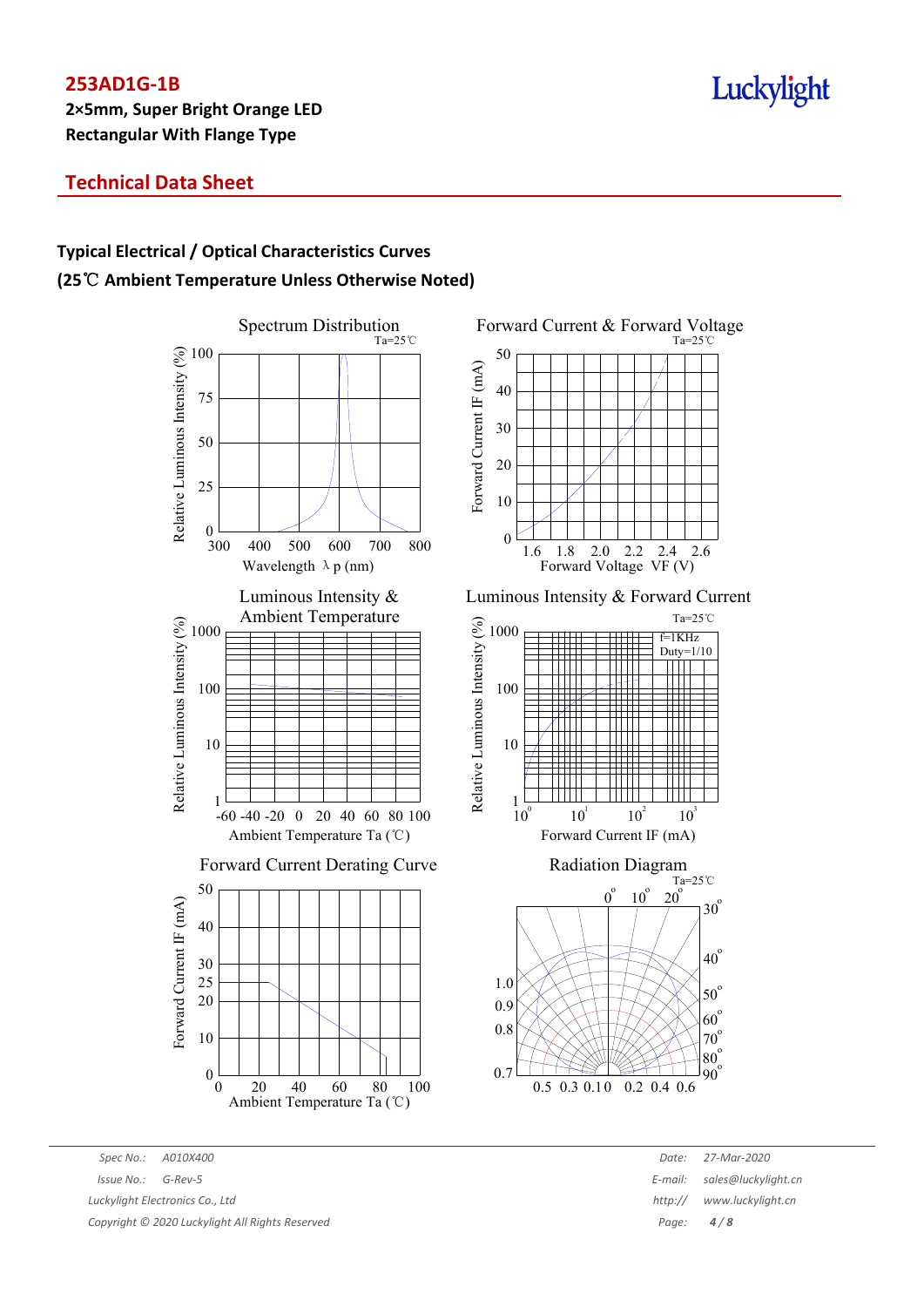# Luckylight

# **Technical Data Sheet**

## **Packing & Label Specifications:**



Packing Quantity:

- a. 1000 PCS/bag.
- b. 10000 PCS/Inner Box.
- c. 6 Inner Boxes/Outside Box.

|                                                 | Date:       | 27-Mar-2020                 |
|-------------------------------------------------|-------------|-----------------------------|
| $Issue No.: G-Rev-5$                            |             | E-mail: sales@luckylight.cn |
| Luckylight Electronics Co., Ltd                 | http://     | www.luckylight.cn           |
| Copyright © 2020 Luckylight All Rights Reserved | Page: $5/8$ |                             |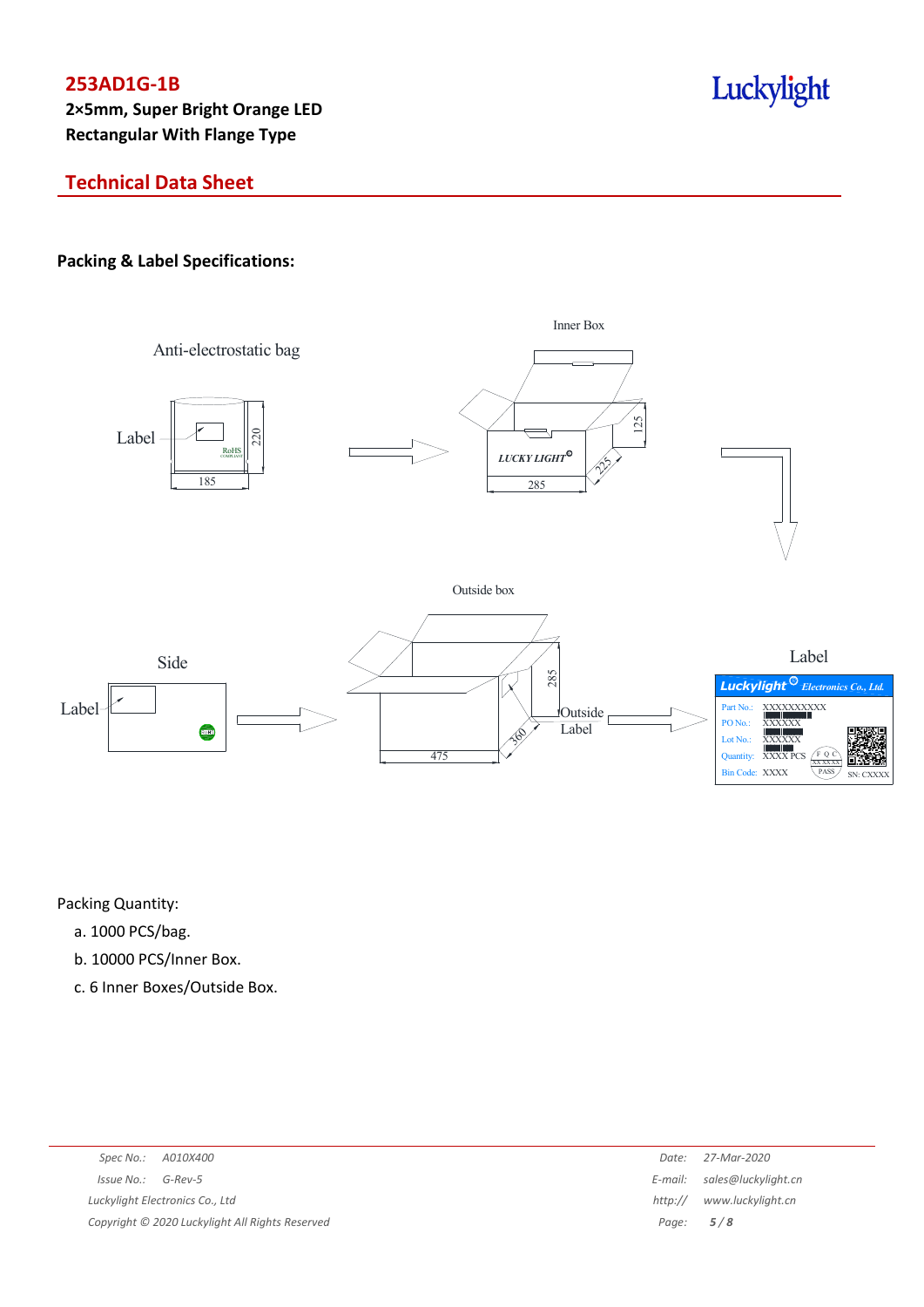## **Technical Data Sheet**

### **CAUTIONS**

#### 1. **Over-current-proof**

Customer must apply resistors for protection, otherwise slight voltage shift will cause big current change (Burn out will happen).

#### 2. **Storage**

- 2.1 The LEDs should be stored at 30°C or less and 70%RH or less after being shipped from Luckylight and the storage life limits are 3 months. If the LEDs are stored for 3 months or more, they can be stored for a year in a sealed container with a nitrogen atmosphere and moisture absorbent material.
- 2.2 Please avoid rapid transitions in ambient temperature, especially, in high humidity environments where condensation can occur.

#### 3. **Cleaning**

Use alcohol-based cleaning solvents such as isopropyl alcohol to clean the LEDs if necessary.

#### 4. **Lead Forming & Assembly**

During lead forming, the leads should be bent at a point at least 1.6mm from the base of LED lens. Do not use the base of the lead frame as a fulcrum during forming. Lead forming must be done before soldering, at normal temperature. During assembly on PCB, use minimum clinch force possible to avoid excessive mechanical stress.

#### 5. **Soldering**

When soldering, for Lamp without stopper type and must be leave a minimum of 3mm clearance from the base of the lens to the soldering point. Do not apply any external stress to the lead frame during soldering while the LED is at high temperature.

Recommended soldering conditions:

| <b>Soldering Iron</b> |                           | <b>Wave Soldering</b>         |                                      |  |
|-----------------------|---------------------------|-------------------------------|--------------------------------------|--|
| Temperature           | 300°C Max.<br>3 sec. Max. | Pre-heat<br>Pre-heat Time     | $100^{\circ}$ C Max.<br>60 sec. Max. |  |
| Soldering Time        | (one time only)           | Solder Wave<br>Soldering Time | 260℃ Max.<br>5 sec. Max.             |  |

#### *Note:*

a. Excessive soldering temperature and / or time might result in deformation of the LED lens or catastrophic failure of the LED.

*Spec No.: A010X400 Date: 27-Mar-2020 Issue No.: G-Rev-5 E-mail: sales@luckylight.cn Luckylight Electronics Co., Ltd http:// www.luckylight.cn Copyright © 2020 Luckylight All Rights Reserved Page: 6 / 8*

Luckylight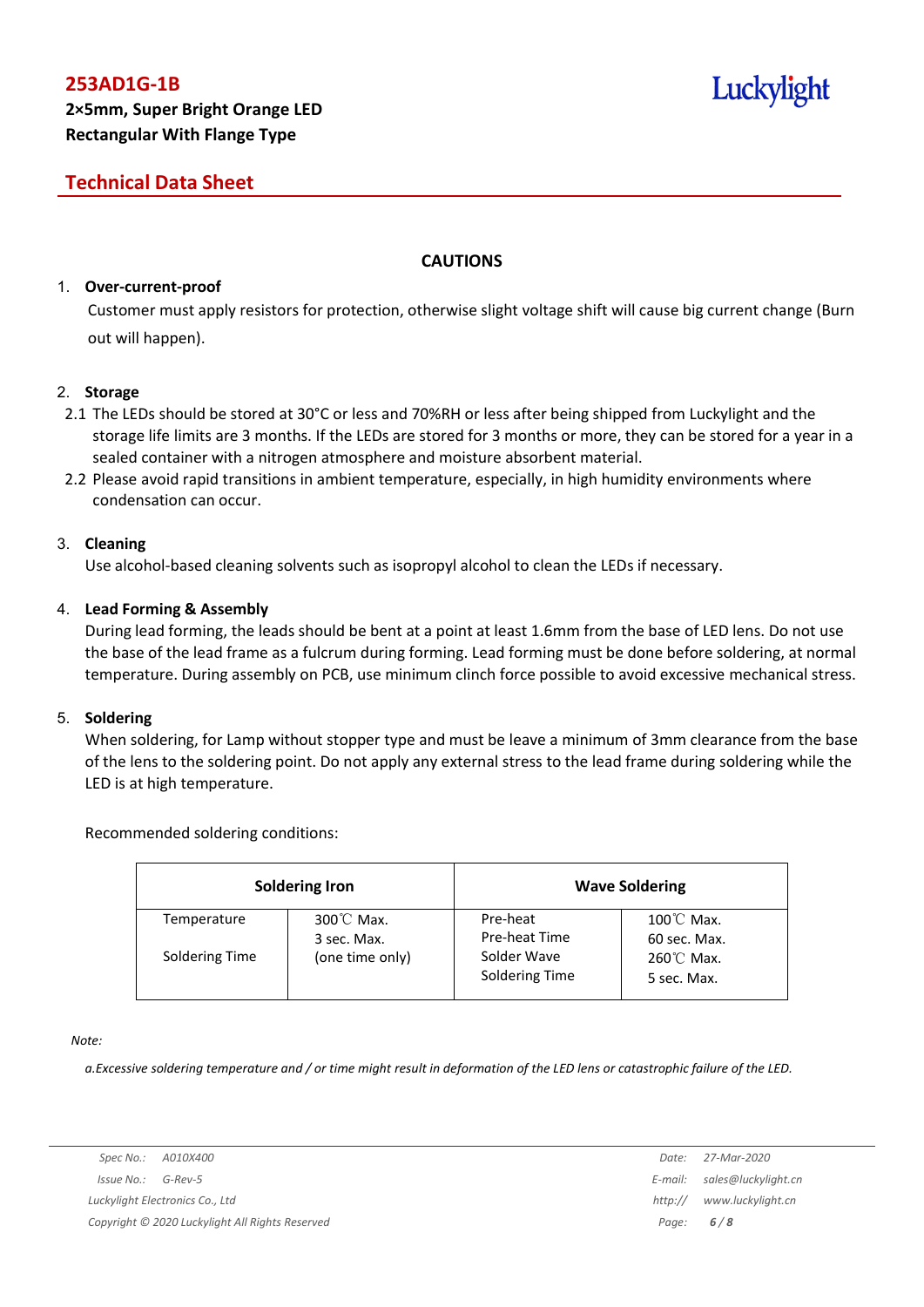## **Technical Data Sheet**

#### Recommended Wave Soldering Profiles



#### *Notes:*

a. Recommend pre-heat temperature of 105° C or less (as measured with a thermocouple attached to the LED pins) prior to immersion in the *solder wave with a maximum solder bath temperature of 260° C.*

*b.Peak wave soldering temperature between 245° C ~ 255°C for 3 sec (5 sec max).*

*c.Do not apply stress to the epoxy resin while the temperature is above 85°C.*

*d.Fixtures should not incur stress on the component when mounting and during soldering process.*

*e.SAC 305 solder alloy is recommended.*

*f.No more than one wave soldering pass.*

#### 6. **Drive Method**

An LED is a current-operated device. In order to ensure intensity uniformity on multiple LEDs connected in parallel in an application, it is recommended that a current limiting resistor be incorporated in the drive circuit, in series with each LED as shown in Circuit A below.







(A) Recommended circuit

*Spec No.: A010X400 Date: 27-Mar-2020 Issue No.: G-Rev-5 E-mail: sales@luckylight.cn Luckylight Electronics Co., Ltd http:// www.luckylight.cn Copyright © 2020 Luckylight All Rights Reserved Page: 7 / 8*

# Luckylight